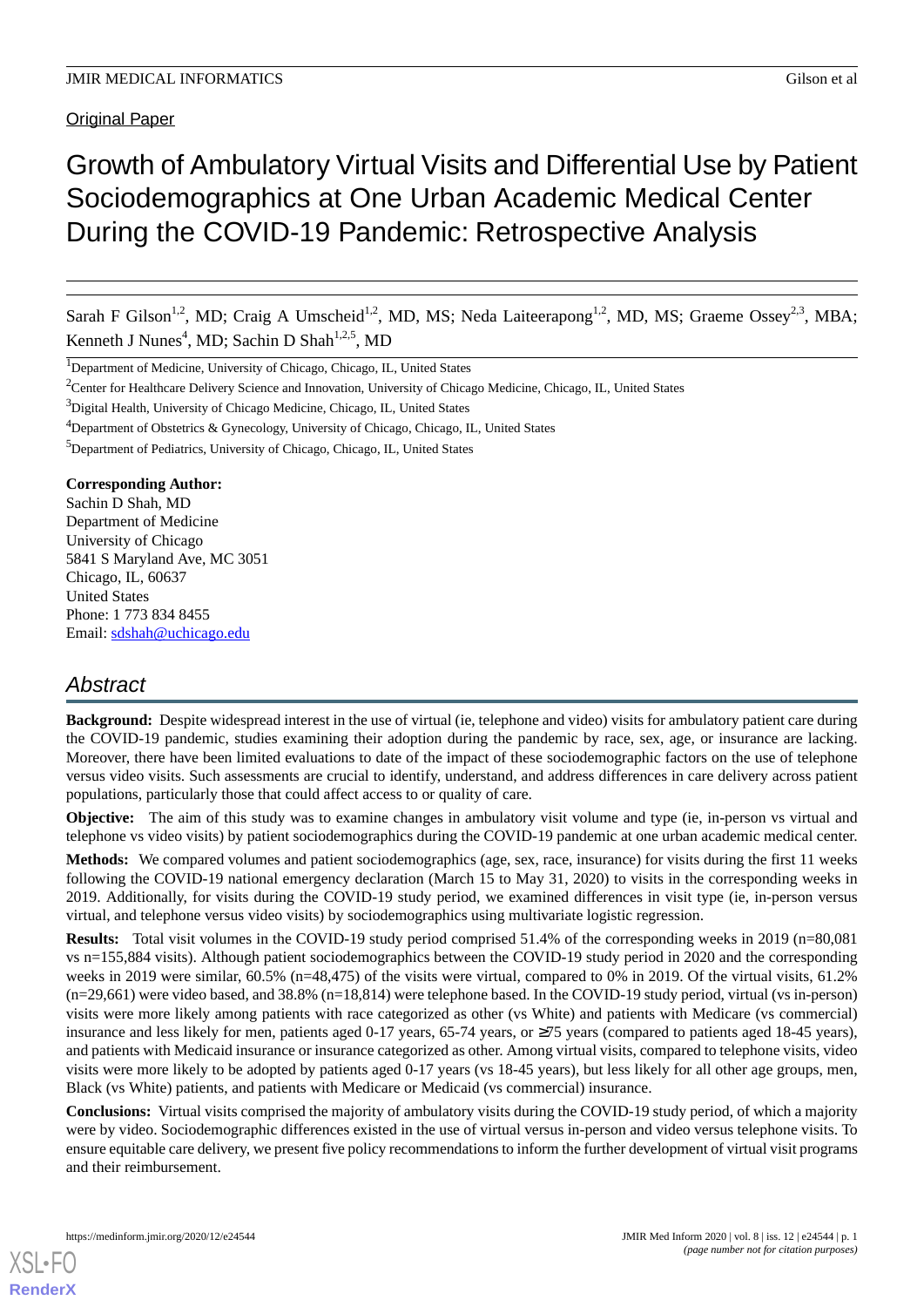#### **KEYWORDS**

telemedicine; telehealth; video visit; telephone visit; virtual visit; COVID-19; age; sex; race; insurance; demographic; retrospective

#### *Introduction*

The COVID-19 pandemic has significantly altered the landscape of health care delivery. One of the major changes resulting from the pandemic has been the rapid adoption of virtual (ie, telephone and video) visits and other telemedicine programs that facilitate health care services via health care information technologies to accommodate necessary reductions in in-person care [[1](#page-7-0)[,2](#page-7-1)]. A major driver for this adoption was the Centers for Medicare & Medicaid Services (CMS) expansion of virtual visit reimbursement on March 17, 2020, under the 1135 waiver authority. This allowed for Medicare reimbursement of multiple visit types performed virtually, including outpatient clinic visits, retroactively starting March 6, 2020, and continuing for the duration of the public health emergency [\[3\]](#page-7-2). This shift to reimburse virtual visits helped clinicians continue caring for patients despite widespread shelter-in-place orders and may represent the beginning of a new era for ambulatory medicine.

Unfortunately, access to virtual visits may not be equitable in the United States. Differential access to the internet and devices and differences in health literacy may leave patients without the ability to attend video visits. Thus, those patients may only be able to participate in telephone visits if they are unable to attend in-person visits. Surveys by the Pew Research Center in 2019 found lower rates of internet usage and smartphone ownership among people ages ≥65 years compared to younger adults [\[4](#page-7-3),[5\]](#page-7-4). When examining access to internet and internet technology by race, Black adults had lower rates of access to the internet and lower rates of desktop or laptop computer ownership than White adults [\[4](#page-7-3),[6\]](#page-7-5). A recent study of Medicare beneficiaries found that digital access was lowest among patients who were  $\geq 85$  years, Black, or received Medicaid [[7\]](#page-7-6). Additionally, adults who are older, men, and Black have been shown to have lower health literacy levels than those who are younger, women, and White; and low health literacy is associated with a greater likelihood of needing help performing online tasks [\[8](#page-7-7)[-10](#page-7-8)]. These disparities in access to the internet and devices and lower health literacy levels may lead to corresponding disparities in health care delivery and quality, particularly if the quality of health care visits and visit satisfaction are greater with video visits compared to telephone visits [\[11](#page-7-9)-[13\]](#page-7-10). Furthermore, patients who opted out of virtual visits entirely and continued to attend in-person visits during the pandemic may have increased their risk of exposure to COVID-19 or experienced decreased appointment availability due to the decrease in in-person capacity required to maintain COVID-19 social distancing. Thus, though virtual visits have been considered an integral part of delivery of health care during the pandemic, access to those visits (especially video visits) may have been affected by underlying differences in access to technology and health literacy.

There is already existing evidence that other recent innovations in health care technology may exacerbate differences in health

 $XSI - F($ **[RenderX](http://www.renderx.com/)** care access. For example, patient portal use, which has the potential to improve the quality and efficiency of health care delivery, differs with respect to race, insurance, and neighborhood broadband internet access [\[14](#page-7-11)]. One study found that patient portal use was lower among Black (vs White) patients; Medicare, Medicaid, and uninsured (vs commercially insured) patients; and patients with decreased neighborhood broadband internet access [\[14](#page-7-11)]. Other studies using data prior to the COVID-19 pandemic have additionally suggested that telemedicine and patient-facing health information technology utilization is lower among men, patients over 65 years, non-White patients, patients without commercial insurance, and patients living in neighborhoods with low internet access; this lack of internet access and technology proficiency continues to impede wider adoption of health information technology among racial minorities and those without commercial insurance [[15](#page-8-0)[-18](#page-8-1)]. Given prior research on the benefits of telemedicine interventions on clinical outcomes, such as improvement in glycemic control in medically underserved patients with diabetes, these disparities in the use of and access to digital health may directly translate into disparities in health care quality [\[19](#page-8-2)].

Despite widespread interest in the use of virtual visits for ambulatory patient care during the COVID-19 pandemic, few studies to date have evaluated the adoption of ambulatory virtual visits during the pandemic by age, race, sex, or insurance [[20\]](#page-8-3). The studies that have been published recently show that patients using virtual visits during the pandemic were more likely to be younger adults as compared to older adults, female, non-White, and not commercially-insured [\[2](#page-7-1),[21-](#page-8-4)[23](#page-8-5)]. This may be due in part to the lack of patient readiness for virtual visits, which one study found was more prevalent in patients who were older, male, or Black, and affected video visits more than telephone visits [[24\]](#page-8-6). However, most of the studies published on data from the pandemic did not evaluate the impact of these sociodemographic factors on the use of telephone versus video virtual visits. Such assessments are crucial to identify, understand, and address differences in care delivery across patient populations, and inform policy decisions, particularly those like reimbursement rules, which could affect access to or quality of care.

In this study, we aimed to (1) assess changes in visit volume, type, and patient sociodemographics from the start of the COVID-19 national emergency to the end of May 2020, compared to the same weeks in 2019; and (2) elucidate differences in the use of ambulatory virtual visits (as compared to in-person visits) and, for those using virtual visits, the use of video visits (compared to telephone visits) by age, sex, race, and insurance. We hypothesize that (1) total visit volumes decreased and virtual visits increased during the COVID-19 pandemic, while patient sociodemographics remained similar between the two time periods; and (2) patients who utilized in-person visits during the COVID-19 study period were more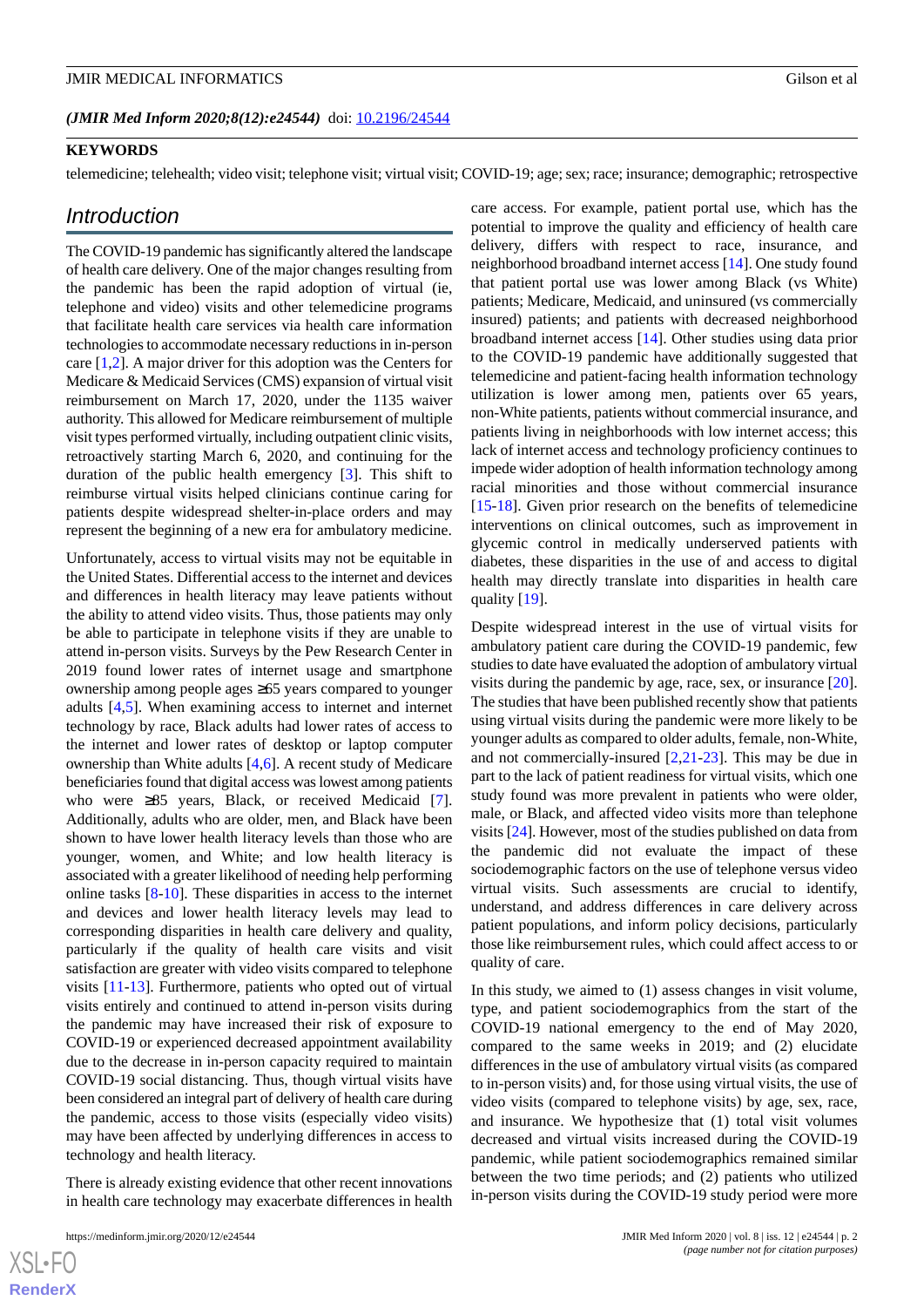likely to be younger than patients who utilized virtual visits, and of those using virtual visits, patients utilizing video visits were more likely to be younger, White, and have commercial insurance than patients utilizing telephone visits [[2](#page-7-1)[,21](#page-8-4)-[23\]](#page-8-5).

# *Methods*

# **Setting**

The University of Chicago Medical Center (UCMC) is the flagship institution of University of Chicago Medicine, and includes 5 multispecialty faculty ambulatory practice sites in Chicago, IL, and the surrounding area, with over 600,000 encounters per year. UCMC began offering virtual visits in March 2020 in response to the widespread shelter-in-place orders at the city, state, and regional level due to the COVID-19 pandemic. Telephone visits began during the week of March 15, 2020. Video visits began with a pilot program in the hematology/oncology, pediatrics, psychiatry, gastroenterology, and obstetrics/gynecology practices on March 26, 2020, followed by a broad roll-out to all ambulatory faculty clinics on April 6, 2020. All practices used a HIPAA (Health Insurance Portability and Accountability Act)-compliant Zoom platform to enable video visits, which was not integrated into the institution's electronic health record system (Epic) during the evaluated time period.

Immediately after the City of Chicago and State of Illinois shelter-in-place orders were enacted, patients with previously scheduled in-person office visits were contacted and given the option to either reschedule or convert their appointment to a virtual visit. If a patient agreed to a virtual visit, a video visit was encouraged. Patients scheduled for video visits were sent the following through the patient portal or email: a Zoom link for the video visit; a brief prevideo visit checklist followed by more detailed instructions describing the technical requirements to participate in the video visit; and a link to a video highlighting methods to best prepare for the video visit and a demonstration of what to expect. If the patient was unable or unwilling to participate in a video visit, a telephone visit was scheduled, and they were told to expect a call from their provider at the scheduled appointment time. Patients reaching out to schedule new virtual visits were also preferentially offered video visits but were given the opportunity to schedule a telephone visit as well in accordance with their preferences. The availability of virtual visits was marketed widely to our patient population through our patient portal, marketing emails, and our health system's internet home page. Beginning on May 1, 2020, patients were given the option to begin self-scheduling video visits (but not telephone visits) through the patient portal.

# **Study Population and Measures**

All adult and pediatric outpatient clinic visits occurring in UCMC faculty practice locations from March 15 to May 31, 2019, and March 15 to May 31, 2020, were included. The type of outpatient clinic visit was classified as in-person or virtual, and virtual visits were further classified as telephone or video, based on the scheduled visit type for all completed visits. Patient sociodemographic data were examined for each visit, including age, sex, race, and insurance. Age was categorized into 5 groups: 0-17 years, 18-45 years, 46-64 years, 65-74 years, and ≥75

 $XS$  • FC **[RenderX](http://www.renderx.com/)** years. Patients were grouped into 3 racial categories: White, Black, and other (which included Asian/Mideast Indian, American Indian or Alaska Native, Native Hawaiian/other Pacific Islander, more than one race, patient declined, and unknown). Insurance was categorized as Medicare (including Medicare-Medicaid Alignment Initiative), Medicaid, commercial, or other. The data were extracted from the institution's electronic health record data warehouse. This project received a formal determination of Quality Improvement according to institutional policy. As such, this initiative was not reviewed by the Institutional Review Board.

# **Statistical Analysis**

First, we used descriptive statistics to examine weekly and overall visit volumes during the study period, which were the 11 weeks following the COVID-19 national emergency declaration (March 15 to May 31, 2020), compared to visit volumes in the corresponding weeks of the 2019 calendar year. Next, we examined visit type (in-person, video, telephone) and patient sociodemographics (age, sex, race, insurance) associated with the visit and compared these characteristics to those visits occurring during the same date range in 2019. Last, we examined differences in ambulatory visit type (in-person vs virtual; and for those with virtual visits, video vs telephone) by patient sociodemographics (age, sex, race, insurance) for visits occurring during the COVID-19 study period.

Data were summarized with chi-square tests where appropriate. Because of the large sample size, statistical significance was set at *P*≤.001. To estimate the association between patient sociodemographics and visit type (in-person vs virtual, and video vs phone for those with virtual visits), we performed logistic regression. Results were similar between unadjusted and adjusted analyses; only adjusted analyses are presented. Data were analyzed using RStudio, version 3.6.3 (RStudio, PBC).

# *Results*

# **Visit Volumes and Visit Types**

In the week of March 15-21, 2020, the ambulatory visit volume dropped to 34% of visit volumes when compared to the same week in 2019 (n=4877 vs n=14,343 visits) and reached a nadir of 20.8% of 2019 levels (n=2476 vs n=11,930 visits) in the following week. By the week of May 24-30, 2020, the ambulatory visit volume had rebounded to 81.8% of the volume of the same week in 2019 (n=9451 vs n=11,554 visits). Total visit volumes from March 15 to May 31, 2020, were 51.4% of 2019 volumes (n=80,081 vs n=155,884 visits).

Virtual ambulatory visits increased from 0 to 48,475 visits between March 15 to May 31, 2020, and comprised 60.5% of total ambulatory visit volume, with the remaining 39.5%  $(n=31,606)$  conducted in person ([Table 1](#page-3-0) and [Figure 1](#page-4-0)). Among virtual visits performed during the study period, 61.2%  $(n=29,661)$  were by video and 38.8%  $(n=18,814)$  were by telephone. For comparison, in 2019, there were no virtual visits for the same time period. Patient sociodemographics were similar for those with ambulatory visits between March 15 to May 31, 2020, and the corresponding weeks in 2019 ([Table 1\)](#page-3-0).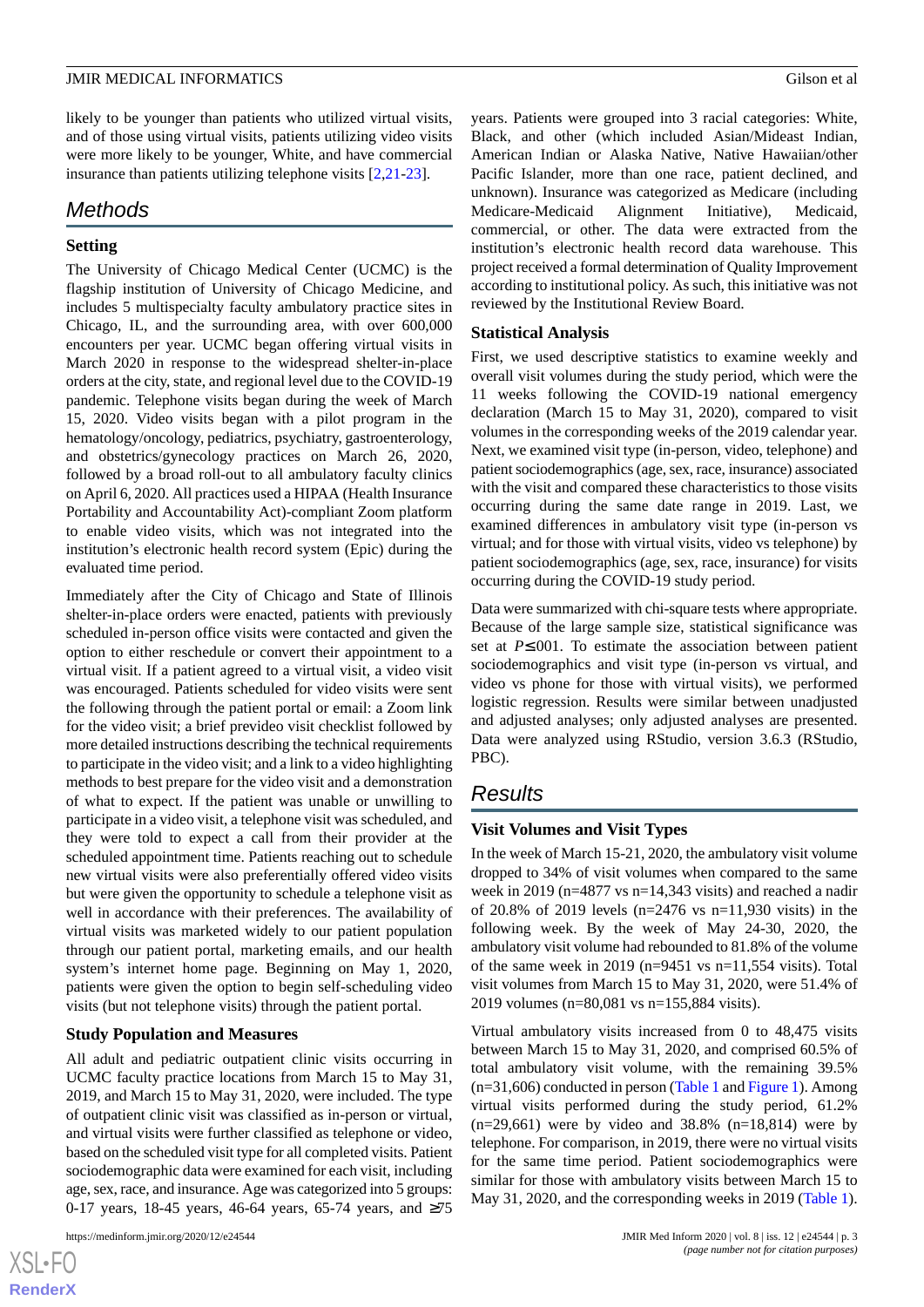<span id="page-3-0"></span>**Table 1.** Associations between patient sociodemographics and ambulatory visit type from March 15 to May 31 in 2019 and 2020.

| Characteristic   | Total visits in 2019<br>$(n=155,884)$ , n $(\% )$ | Total visits in 2020 (n=80,081) |                                              |                                           |                      |                        |  |
|------------------|---------------------------------------------------|---------------------------------|----------------------------------------------|-------------------------------------------|----------------------|------------------------|--|
|                  |                                                   | Overall (n=80,081),<br>$n(\%)$  | In-person visits<br>$(n=31,606)$ , n $(\% )$ | Virtual visits<br>$(n=48,475)$ , n $(\%)$ | Virtual vs in-person |                        |  |
|                  |                                                   |                                 |                                              |                                           | $aORa$ (95% CI)      | $P$ value <sup>b</sup> |  |
| Age (years)      |                                                   |                                 |                                              |                                           |                      | $< 001$                |  |
| $0 - 17$         | 20,513 (13.2)                                     | 10,085(12.6)                    | 4937 (15.6)                                  | 5148 (10.6)                               | $0.71(0.68-0.75)$    |                        |  |
| 18-45            | 39,879 (25.6)                                     | 21,386 (26.7)                   | 8192 (25.9)                                  | 13,194 (27.2)                             | Reference            |                        |  |
| $46 - 64$        | 43,546 (27.9)                                     | 22,283 (27.8)                   | 8455 (26.8)                                  | 13,828 (28.5)                             | $1.01(0.97-1.05)$    |                        |  |
| 65-74            | 29,132 (18.7)                                     | 15,140 (18.9)                   | 5957 (18.8)                                  | 9183 (19.0)                               | $0.80(0.76-0.84)$    |                        |  |
| $\geq$ 75        | 22,814 (14.6)                                     | 11,187(14.0)                    | 4065 (12.9)                                  | 7122 (14.7)                               | $0.86(0.80-0.91)$    |                        |  |
| <b>Sex</b>       |                                                   |                                 |                                              |                                           |                      | < .001                 |  |
| Female           | 95,032 (61.0)                                     | 48,571 (60.7)                   | 18,429 (58.3)                                | 30,142(62.2)                              | Reference            |                        |  |
| Male             | $\mathbf{C}$                                      |                                 |                                              |                                           | $0.88(0.85-0.90)$    |                        |  |
| Race             |                                                   |                                 |                                              |                                           |                      | < .001                 |  |
| White            | 72,618 (46.6)                                     | 36,007 (45.0)                   | 14,112 (44.7)                                | 21,895 (45.2)                             | Reference            |                        |  |
| Black            | 65,645(42.1)                                      | 34,852 (43.5)                   | 14,141 (44.7)                                | 20,711 (42.7)                             | $0.98(0.95-1.01)$    |                        |  |
| Other            | 17,621(11.3)                                      | 9222 (11.5)                     | 3353 (10.6)                                  | 5869 (12.1)                               | $1.22(1.16-1.28)$    |                        |  |
| <b>Insurance</b> |                                                   |                                 |                                              |                                           |                      | < .001                 |  |
| Commercial       | 53,470 (34.3)                                     | 27,642 (34.5)                   | 9817 (31.1)                                  | 17,825 (36.8)                             | Reference            |                        |  |
| Medicare         | 23,663 (15.2)                                     | 11,620(14.5)                    | 5575 (17.6)                                  | 6045(12.5)                                | $1.27(1.21-1.34)$    |                        |  |
| Medicaid         | 75,100 (48.2)                                     | 39,424 (49.2)                   | 15,169(48.0)                                 | 24,255 (50.0)                             | $0.74(0.70-0.77)$    |                        |  |
| Other            | 3651(2.3)                                         | 1395(1.8)                       | 1045(3.3)                                    | 350(0.7)                                  | $0.21(0.19-0.24)$    |                        |  |

a<sub>a</sub>OR: adjusted odds ratio.

<sup>b</sup>Chi-square test.

<sup>c</sup>Not applicable.

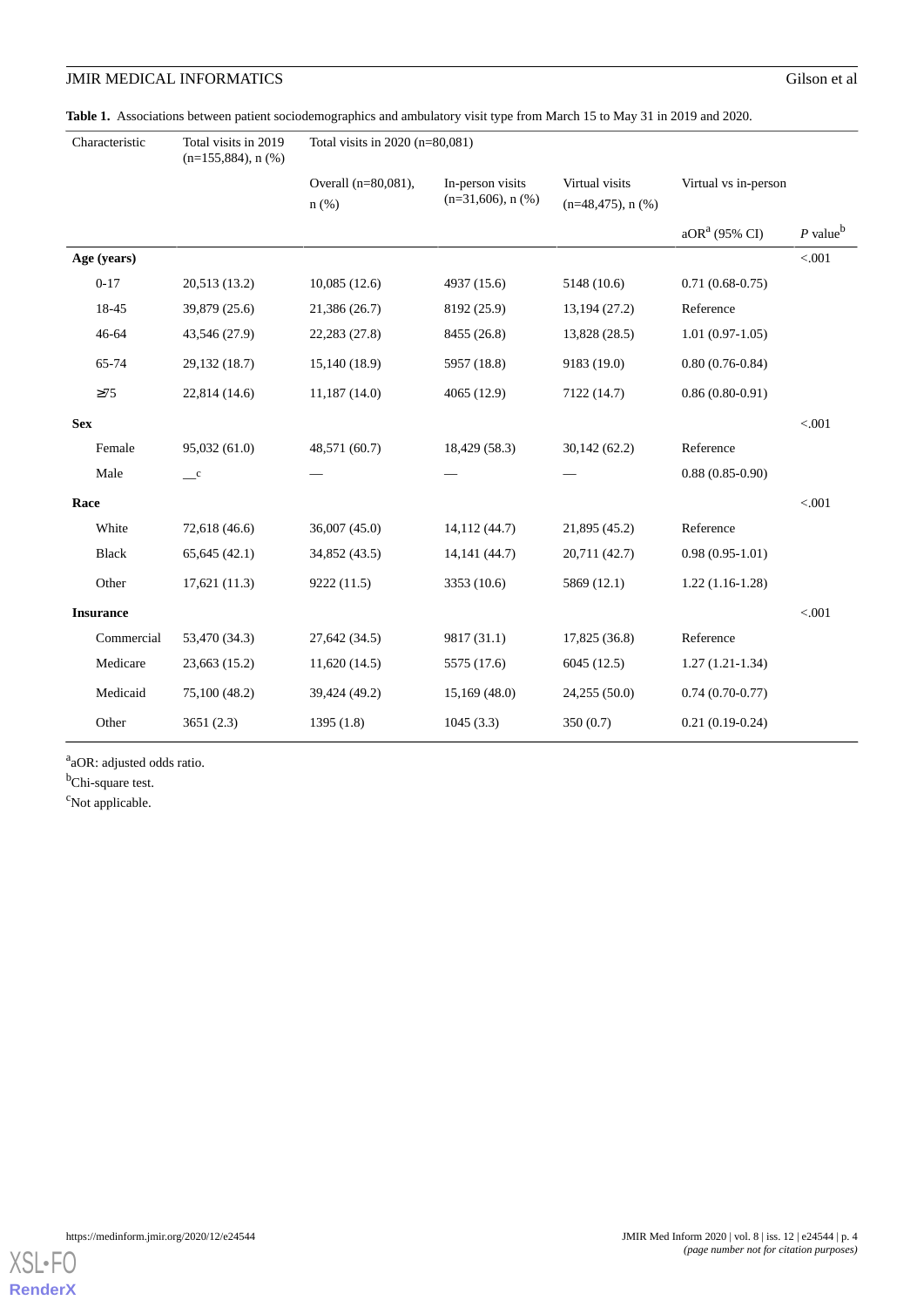<span id="page-4-0"></span>Figure 1. Ambulatory visit volumes and types from March 15 to May 31, 2020. Note: all visit volumes decreased during the final week of May due to Memorial Day clinic closures.



# **Association Between Ambulatory Visit Type (In-Person vs Virtual) and Patient Sociodemographics**

In unadjusted analyses, there were statistically significant differences between those who received in-person and virtual visits for all sociodemographics examined [\(Table 1\)](#page-3-0). In adjusted analyses, virtual visits were less likely than in-person visits for patients aged 0-17 years (odds ratio [OR] 0.71, 95% CI 0.68-0.75), 65-74 years (OR 0.80, 95% CI 0.76-0.84), and ≥75 years (OR 0.86, 95% CI 0.80-0.91), compared to patients aged 18-45 years [\(Table 1\)](#page-3-0). Men were less likely (OR 0.88, 95% CI 0.85-0.90) to attend a virtual visit than women. There was no difference in the odds of virtual visit attendance between White and Black patients; however, patients with race categorized as other were more likely to attend a virtual visit (OR 1.22, 95% CI 1.16-1.28) compared to White patients. Medicare patients were more likely (OR 1.27, 95% CI 1.21-1.34) than patients with commercial insurance to attend virtual visits (vs in-person visits), whereas patients with Medicaid insurance were less likely (OR 0.74, 95% CI 0.70-0.77) than patients with commercial insurance to have virtual visits. Patients with insurance categorized as other were also less likely to have a

virtual visit (OR 0.21, 95% CI 0.19-0.24) than patients with commercial insurance.

# **Association Between Virtual Visit Type (Telephone vs Video) and Patient Sociodemographics for Those With Virtual Visits**

In unadjusted analyses, there were statistically significant differences across all sociodemographics examined except sex between those using telephone versus video visits ([Table 2](#page-5-0)). In adjusted analyses, results were similar, except there were differences by sex as well. Video visits were more likely than telephone visits for patients aged 0-17 years (OR 3.32, 95% CI 3.01-3.67), while video visits were less likely than telephone visits for patients aged 46-64 years (OR 0.56, 95% CI 0.54-0.60), 65-74 years (OR 0.47, 95% CI 0.44-0.50), and ≥75 years (OR 0.30, 95% CI 0.27-0.32), compared to patients aged 18-45 years. Men were less likely to attend a video visit (OR 0.94, 95% CI 0.90-0.97) than women. Black patients were less likely to attend a video visit (OR 0.55, 95% CI 0.52-0.57) compared to White patients. Video visits were less likely than telephone visits for Medicare patients (OR 0.69, 95% CI 0.65-0.74) and Medicaid patients (OR 0.72, 95% CI 0.67-0.77) compared to patients with commercial insurance.

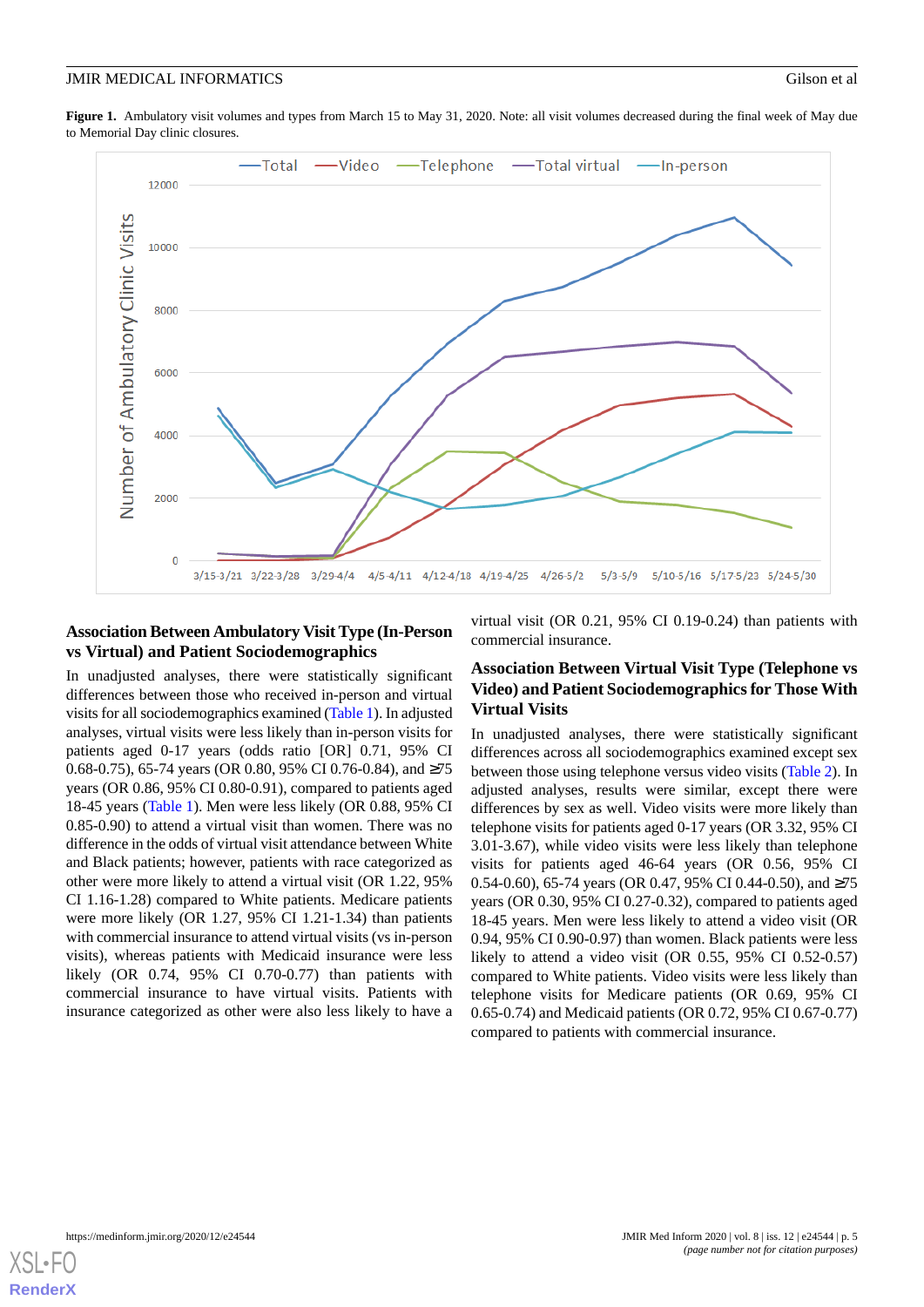<span id="page-5-0"></span>**Table 2.** Associations between patient sociodemographics and type of virtual visit from March 15 to May 31, 2020.

|                  | Characteristic | Total virtual visits<br>$(n=48,475)$ , n $(\%)$ | Virtual visits (n=48,475)                   |                                         |                    |                        |
|------------------|----------------|-------------------------------------------------|---------------------------------------------|-----------------------------------------|--------------------|------------------------|
|                  |                |                                                 | Telephone visits<br>$(n=18,814)$ , n $(\%)$ | Video visits<br>$(n=29,661)$ , n $(\%)$ | Video vs telephone |                        |
|                  |                |                                                 |                                             |                                         | $aORa$ (95% CI)    | $P$ value <sup>b</sup> |
|                  | Age (years)    |                                                 |                                             |                                         |                    | < .001                 |
|                  | $0 - 17$       | 5148 (10.6)                                     | 554(2.9)                                    | 4594 (15.5)                             | $3.32(3.01-3.67)$  |                        |
|                  | 18-45          | 13,194 (27.2)                                   | 3507 (18.6)                                 | 9687 (32.7)                             | Reference          |                        |
|                  | 46-64          | 13,828 (28.5)                                   | 5677 (30.2)                                 | 8151 (27.5)                             | $0.56(0.54-0.60)$  |                        |
|                  | 65-74          | 9183 (19)                                       | 4587 (24.4)                                 | 4596 (15.5)                             | $0.47(0.44-0.50)$  |                        |
|                  | $\geq 75$      | 7122 (14.7)                                     | 4489 (23.9)                                 | 2633 (8.8)                              | $0.30(0.27-0.32)$  |                        |
| <b>Sex</b>       |                |                                                 |                                             |                                         |                    | .17                    |
|                  | Female         | 30,142 (62.2)                                   | 11,771(62.6)                                | 18,371 (61.9)                           | Reference          |                        |
|                  | Male           | $\mathbf{C}$                                    |                                             |                                         | $0.94(0.90-0.97)$  |                        |
| Race             |                |                                                 |                                             |                                         |                    | $< 001$                |
|                  | White          | 21,895 (45.2)                                   | 7084 (37.7)                                 | 14,811 (49.9)                           | Reference          |                        |
|                  | <b>Black</b>   | 20,711 (42.7)                                   | 10,064(53.4)                                | 10,647(35.9)                            | $0.55(0.52-0.57)$  |                        |
|                  | Other          | 5869 (12.1)                                     | 1666(8.9)                                   | 4203 (14.2)                             | $0.95(0.89-1.01)$  |                        |
| <b>Insurance</b> |                |                                                 |                                             |                                         |                    | < .001                 |
|                  | Commercial     | 17,825 (36.8)                                   | 9846 (52.4)                                 | 7979 (26.9)                             | Reference          |                        |
|                  | Medicare       | 6045(12.5)                                      | 2127 (11.3)                                 | 3918 (13.2)                             | $0.69(0.65-0.74)$  |                        |
|                  | Medicaid       | 24,255 (50.0)                                   | 6741 (35.8)                                 | 17,514(59.1)                            | $0.72(0.67-0.77)$  |                        |
|                  | Other          | 350(0.7)                                        | 100(0.5)                                    | 250(0.8)                                | $1.03(0.81-1.31)$  |                        |

a<sub>a</sub>OR: adjusted odds ratio.

<sup>b</sup>Chi-square test.

<sup>c</sup>Not applicable.

# *Discussion*

# **Principal Findings**

Total visit volumes in the COVID-19 study period were approximately half of that in 2019, although patient sociodemographics were similar. Recovery of clinic volumes after the escalation of the pandemic was largely driven by virtual ambulatory care, which comprised over 60% (n=48,475) of total ambulatory clinic volumes from March 15 through May 31, 2020, a majority of which were video visits. Children, adults ≥65 years, men, and patients with Medicaid coverage were less likely to have virtual visits, whereas patients with Medicare coverage were more likely to have virtual visits compared to patients with commercial insurance coverage. For those who attended virtual visits, children were more likely to have video visits, while adults ≥46 years, men, Black patients, and patients with Medicare or Medicaid coverage were less likely to have video visits.

The sociodemographic differences in virtual visits we identified are in line with prior research. For example, prior research found that women were more likely than men to shelter in place due to concerns about the risk of COVID-19 infection for themselves and their family; this would make virtual visits a more appealing visit type for women  $[25]$  $[25]$ . Additionally, studies prior to the pandemic demonstrated that women used virtual visits more often than men [[11](#page-7-9)]. Similarly, patients with Medicare insurance may have been more concerned about acquiring COVID-19 infection and prefer to shelter in place, leading to their increased likelihood of attending a virtual visit. In contrast, pediatric well visits (and well visits for most non-Medicare beneficiaries) must still be performed in person to be reimbursed; therefore, many pediatric patients continued to attend in-person visits even during the COVID-19 pandemic.

The sociodemographic differences in virtual (vs in-person) visits and video (vs telephone) visits illustrate the digital divide [[26\]](#page-8-8). The patient populations with lower levels of access to internet and smart devices and lower digital literacy were the same sociodemographic groups found in our study to have a lower likelihood of completing virtual or video visits, including older adults, Black patients, and patients without commercial insurance [[4-](#page-7-3)[9](#page-7-12)]. Our results also match prior studies on virtual visit use during the pandemic, which found that patients using virtual visits during the pandemic were more likely to be

[XSL](http://www.w3.org/Style/XSL)•FO **[RenderX](http://www.renderx.com/)**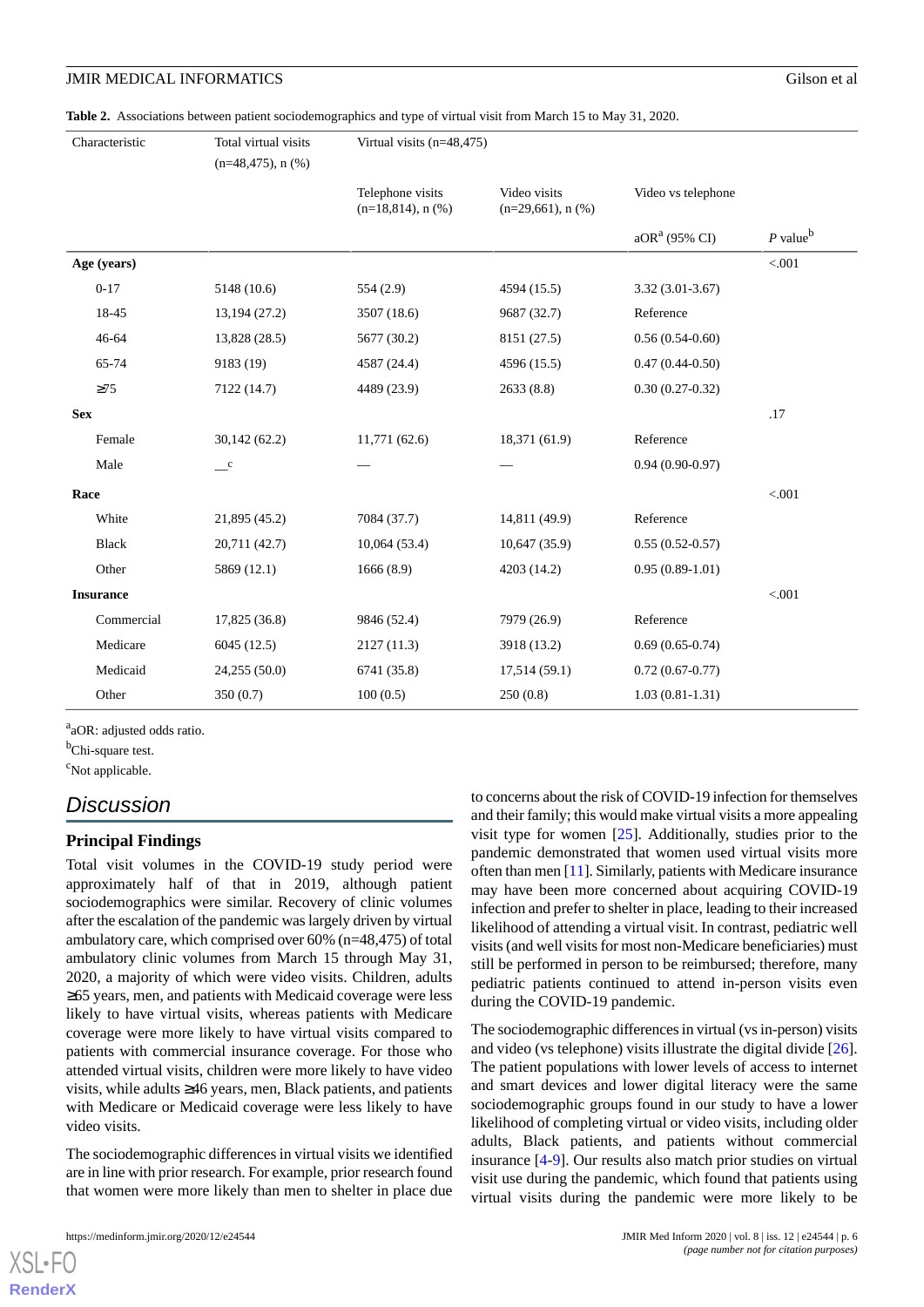younger adults as compared to older adults, White, and commercially insured [\[21](#page-8-4)-[23\]](#page-8-5). Requirements for a video visit include internet, a capable device, and a basic level of digital literacy, so patients who do not have all three (or do not have a readily available family member to assist) are unable to attend video visits. One study performed during the pandemic found higher prevalence of "unreadiness" to attend video visits in those sociodemographic groups found to be less likely to attend video visits, including patients who were older, Black, and men, similar to our findings [\[24](#page-8-6)]. These findings raise concerns about the role video visits may play in exacerbating existing health inequities, particularly since the quality of health care visits and visit satisfaction are greater with video visits compared to telephone visits [\[11](#page-7-9)[-13](#page-7-10)]. Moreover, these health disparities may be significantly worsened if the current reimbursement parity between telephone and video visits is discontinued, and especially if telephone visits are no longer reimbursed altogether following the public health emergency.

The shift in the delivery of ambulatory care through virtual visits was incentivized by the new virtual reimbursement policies from CMS and private insurance companies. The significant contribution of virtual visits to overall ambulatory visit volumes is likely to continue once the COVID-19 pandemic has ended. The volume of virtual ambulatory visits at UCMC has continued to grow even after the end of the study period, indicating sustained interest in virtual visits likely due to continued safety concerns related to the pandemic, ongoing reimbursement for these services, and physician and patient satisfaction with this new option for care delivery [\[27](#page-8-9)[,28](#page-8-10)]. Given the interest in and development of virtual visits prior to the pandemic and the proliferation of virtual visits during the pandemic, virtual visits for ambulatory care are likely to remain popular among both patients and providers even after the COVID-19 pandemic [[1,](#page-7-0)[2](#page-7-1)]. University of Chicago Medicine's 2025 Strategic Vision (developed prior to the pandemic) includes an "aim to build a digitally enabled organization for patients" and a goal to expand access to care, both of which are aided by the expansion of virtual visit services [\[29](#page-8-11)]. However, if reimbursement for virtual visits is discontinued or significantly

reduced after the pandemic or public health emergency ends, many medical centers are likely to stop making significant investments in the continued development of their telemedicine programs and the availability of virtual visits for patients would be expected to decline.

#### **Recommendations**

The results of this study and our review of the virtual visit landscape has prompted us to offer five recommendations ([Textbox 1](#page-6-0)). First, given the differences in virtual visit use by certain sociodemographic groups demonstrated in this study and the lower effective reimbursement rates for telephone visits compared to video visits, medical institutions like UCMC with high proportions of older, Black, and/or Medicare/Medicaid patients may experience lower reimbursement rates because of the barriers these groups face to completing video visits. For a video visit, providers can bill for all time spent on patient care on the encounter date, including documentation; for a telephone visit, they can only bill for time spent in direct communication (on the telephone call) with a patient on the encounter date. To avoid effectively penalizing medical institutions providing care to vulnerable populations, government and commercial insurers should help address these disparities by *maintaining reimbursement parity between video and telephone visits*. Second, given the rapid growth and early success of virtual visits, and the role they will likely play in blended models of care, *legislation that makes virtual visit reimbursement permanent* is essential to allow for the long-term investment by health care systems and providers needed to improve the virtual visit infrastructure and experience. Third, government insurers and specialty societies should collaborate to *establish guidance to help distinguish ambulatory care best suited for virtual versus in-person care*. Fourth, quality improvement initiatives should be undertaken at medical institutions to *support and improve access to and usability of video visits* in populations encountering the greatest barriers to its use. Last, *advocacy for policy changes and more universal broadband access* are essential to help close the digital divide experienced by our most vulnerable patient populations, which would help address the differential access to virtual visits described in this study.

<span id="page-6-0"></span>**Textbox 1.** Recommendations to improve access to and use of virtual visits.

- 1. Maintain reimbursement parity between video and telephone visits
- 2. Pass legislation making virtual visit reimbursement permanent
- 3. Establish guidance to distinguish ambulatory care best suited for virtual versus in-person care
- 4. Perform quality improvement initiatives to improve access to and usability of video visits in vulnerable populations
- 5. Advocate for policy changes and universal broadband access to close the digital divide

#### **Limitations**

Our study has limitations. First, this study only examined a single medical center and was a retrospective analysis; despite this, the diversity of the patient population examined in our study enabled our analysis of ambulatory virtual visit use. Second, our study only examined a limited set of variables, which were used as surrogates for the social determinants of health described in this paper, such as access to broadband

internet, health literacy, tech literacy, education, and income, and did not examine virtual and video visit use by ethnicity due to limited data availability. Third, this area of clinical practice and study is rapidly changing and will likely continue to change rapidly over the next few months to years. Further studies at other medical institutions should be conducted to confirm our findings and examine additional sociodemographic variables. Future analyses of ambulatory virtual visits should also investigate patient satisfaction and outcomes by patient visit

 $XS$  $\cdot$ FC **[RenderX](http://www.renderx.com/)**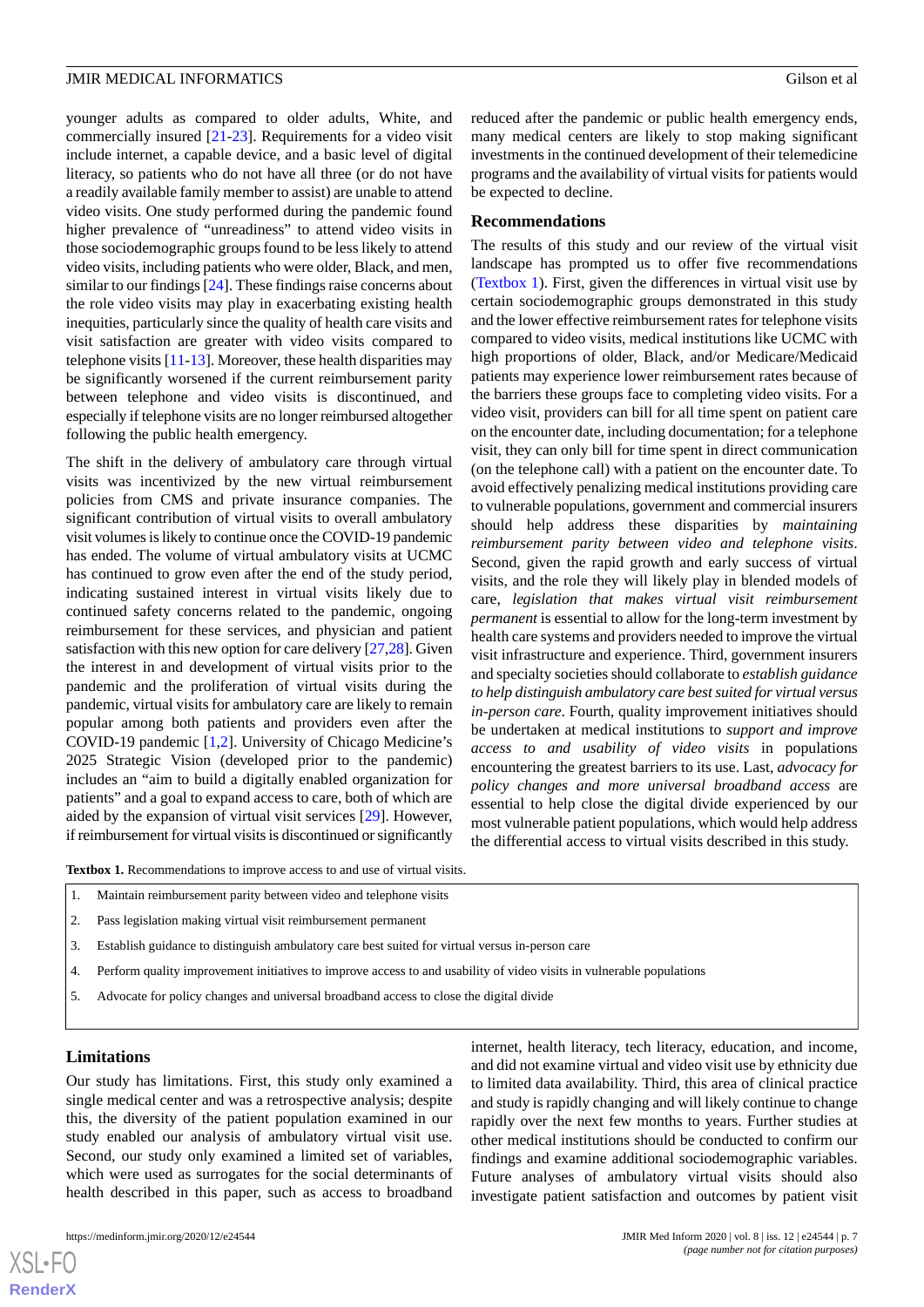type (eg, new, return, consult), given the differences in reimbursement by visit type category, and whether ambulatory virtual visits increase the geographic area served by academic medical centers or medical institutions with subspecialty care, as already suggested by limited data [\[30](#page-8-12)].

# **Conclusion**

The COVID-19 pandemic has drastically changed the health care delivery landscape largely due to the growth of ambulatory

# **Acknowledgments**

The authors would like to thank Megan Huisingh-Scheetz, Michael Cui, and Omar Jamil for their input regarding this study; Whitney Westphal and Mary Kate Springman for their assistance in obtaining and cleaning data for this study; and Mengqi Zhu for her review of analytic methods.

# **Conflicts of Interest**

<span id="page-7-0"></span>None declared.

# **References**

- <span id="page-7-1"></span>1. Mehrotra A, Ray K, Brockmeyer DM, Barnett ML, Bender JA. Rapidly Converting to "Virtual Practices": Outpatient Care in the Era of Covid-19. NEJM Catalyst. 2020 Apr 1. URL:<https://catalyst.nejm.org/doi/full/10.1056/CAT.20.0091> [accessed 2020-05-25]
- <span id="page-7-2"></span>2. Mann DM, Chen J, Chunara R, Testa PA, Nov O. COVID-19 transforms health care through telemedicine: Evidence from the field. J Am Med Inform Assoc 2020 Jul 01;27(7):1132-1135 [\[FREE Full text](http://europepmc.org/abstract/MED/32324855)] [doi: [10.1093/jamia/ocaa072\]](http://dx.doi.org/10.1093/jamia/ocaa072) [Medline: [32324855](http://www.ncbi.nlm.nih.gov/entrez/query.fcgi?cmd=Retrieve&db=PubMed&list_uids=32324855&dopt=Abstract)]
- <span id="page-7-3"></span>3. Medicare Telemedicine Health Care Provider Fact Sheet. Centers for Medicare & Medicaid Services. URL: [https://www.](https://www.cms.gov/newsroom/fact-sheets/medicare-telemedicine-health-care-provider-fact-sheet) [cms.gov/newsroom/fact-sheets/medicare-telemedicine-health-care-provider-fact-sheet](https://www.cms.gov/newsroom/fact-sheets/medicare-telemedicine-health-care-provider-fact-sheet) [accessed 2020-05-31]
- <span id="page-7-5"></span><span id="page-7-4"></span>4. Anderson M, Perrin A, Jiang J, Kumar M. 10% of Americans don't use the internet. Who are they? Pew Research Center. 2019 Apr 22. URL:<https://www.pewresearch.org/fact-tank/2019/04/22/some-americans-dont-use-the-internet-who-are-they/> [accessed 2020-05-25]
- <span id="page-7-6"></span>5. Anderson M, Perrin A. Technology use among seniors. Pew Research Center. 2017 May 17. URL: [https://www.](https://www.pewresearch.org/internet/2017/05/17/technology-use-among-seniors/) [pewresearch.org/internet/2017/05/17/technology-use-among-seniors/](https://www.pewresearch.org/internet/2017/05/17/technology-use-among-seniors/) [accessed 2020-06-02]
- 6. Perrin A, Turner E. Smartphones help blacks, Hispanics bridge some but not all digital gaps with whites. Pew Research Center. 2020 Aug 20. URL: [https://www.pewresearch.org/fact-tank/2019/08/20/](https://www.pewresearch.org/fact-tank/2019/08/20/smartphones-help-blacks-hispanics-bridge-some-but-not-all-digital-gaps-with-whites/) [smartphones-help-blacks-hispanics-bridge-some-but-not-all-digital-gaps-with-whites/](https://www.pewresearch.org/fact-tank/2019/08/20/smartphones-help-blacks-hispanics-bridge-some-but-not-all-digital-gaps-with-whites/) [accessed 2020-05-26]
- <span id="page-7-12"></span><span id="page-7-7"></span>7. Roberts ET, Mehrotra A. Assessment of Disparities in Digital Access Among Medicare Beneficiaries and Implications for Telemedicine. JAMA Intern Med 2020 Oct 01;180(10):1386-1389. [doi: [10.1001/jamainternmed.2020.2666](http://dx.doi.org/10.1001/jamainternmed.2020.2666)] [Medline: [32744601](http://www.ncbi.nlm.nih.gov/entrez/query.fcgi?cmd=Retrieve&db=PubMed&list_uids=32744601&dopt=Abstract)]
- <span id="page-7-8"></span>8. Cajita MI, Cajita TR, Han H. Health Literacy and Heart Failure: A Systematic Review. J Cardiovasc Nurs 2016;31(2):121-130 [[FREE Full text](http://europepmc.org/abstract/MED/25569150)] [doi: [10.1097/JCN.0000000000000229](http://dx.doi.org/10.1097/JCN.0000000000000229)] [Medline: [25569150\]](http://www.ncbi.nlm.nih.gov/entrez/query.fcgi?cmd=Retrieve&db=PubMed&list_uids=25569150&dopt=Abstract)
- <span id="page-7-9"></span>9. Choi NG, Dinitto DM. The digital divide among low-income homebound older adults: Internet use patterns, eHealth literacy, and attitudes toward computer/Internet use. J Med Internet Res 2013 May 02;15(5):e93 [\[FREE Full text\]](https://www.jmir.org/2013/5/e93/) [doi: [10.2196/jmir.2645](http://dx.doi.org/10.2196/jmir.2645)] [Medline: [23639979](http://www.ncbi.nlm.nih.gov/entrez/query.fcgi?cmd=Retrieve&db=PubMed&list_uids=23639979&dopt=Abstract)]
- 10. Vollbrecht H, Arora V, Otero S, Carey K, Meltzer D, Press VG. Evaluating the Need to Address Digital Literacy Among Hospitalized Patients: Cross-Sectional Observational Study. J Med Internet Res 2020 Jun 04;22(6):e17519 [[FREE Full](https://www.jmir.org/2020/6/e17519/) [text](https://www.jmir.org/2020/6/e17519/)] [doi: [10.2196/17519\]](http://dx.doi.org/10.2196/17519) [Medline: [32496196\]](http://www.ncbi.nlm.nih.gov/entrez/query.fcgi?cmd=Retrieve&db=PubMed&list_uids=32496196&dopt=Abstract)
- <span id="page-7-10"></span>11. Handschu R, Scibor M, Willaczek B, Nückel M, Heckmann JG, Asshoff D, STENO Project. Telemedicine in acute stroke: remote video-examination compared to simple telephone consultation. J Neurol 2008 Nov;255(11):1792-1797. [doi: [10.1007/s00415-008-0066-9\]](http://dx.doi.org/10.1007/s00415-008-0066-9) [Medline: [19156491](http://www.ncbi.nlm.nih.gov/entrez/query.fcgi?cmd=Retrieve&db=PubMed&list_uids=19156491&dopt=Abstract)]
- <span id="page-7-11"></span>12. Richter KP, Shireman TI, Ellerbeck EF, Cupertino AP, Catley D, Cox LS, et al. Comparative and cost effectiveness of telemedicine versus telephone counseling for smoking cessation. J Med Internet Res 2015 May 08;17(5):e113 [[FREE Full](https://www.jmir.org/2015/5/e113/) [text](https://www.jmir.org/2015/5/e113/)] [doi: [10.2196/jmir.3975](http://dx.doi.org/10.2196/jmir.3975)] [Medline: [25956257](http://www.ncbi.nlm.nih.gov/entrez/query.fcgi?cmd=Retrieve&db=PubMed&list_uids=25956257&dopt=Abstract)]
- 13. Hammersley V, Donaghy E, Parker R, McNeilly H, Atherton H, Bikker A, et al. Comparing the content and quality of video, telephone, and face-to-face consultations: a non-randomised, quasi-experimental, exploratory study in UK primary care. Br J Gen Pract 2019 Sep;69(686):e595-e604 [\[FREE Full text](https://bjgp.org/cgi/pmidlookup?view=long&pmid=31262846)] [doi: [10.3399/bjgp19X704573\]](http://dx.doi.org/10.3399/bjgp19X704573) [Medline: [31262846\]](http://www.ncbi.nlm.nih.gov/entrez/query.fcgi?cmd=Retrieve&db=PubMed&list_uids=31262846&dopt=Abstract)
- 14. Perzynski AT, Roach MJ, Shick S, Callahan B, Gunzler D, Cebul R, et al. Patient portals and broadband internet inequality. J Am Med Inform Assoc 2017 Sep 01;24(5):927-932 [\[FREE Full text\]](http://europepmc.org/abstract/MED/28371853) [doi: [10.1093/jamia/ocx020\]](http://dx.doi.org/10.1093/jamia/ocx020) [Medline: [28371853](http://www.ncbi.nlm.nih.gov/entrez/query.fcgi?cmd=Retrieve&db=PubMed&list_uids=28371853&dopt=Abstract)]

[XSL](http://www.w3.org/Style/XSL)•FO **[RenderX](http://www.renderx.com/)**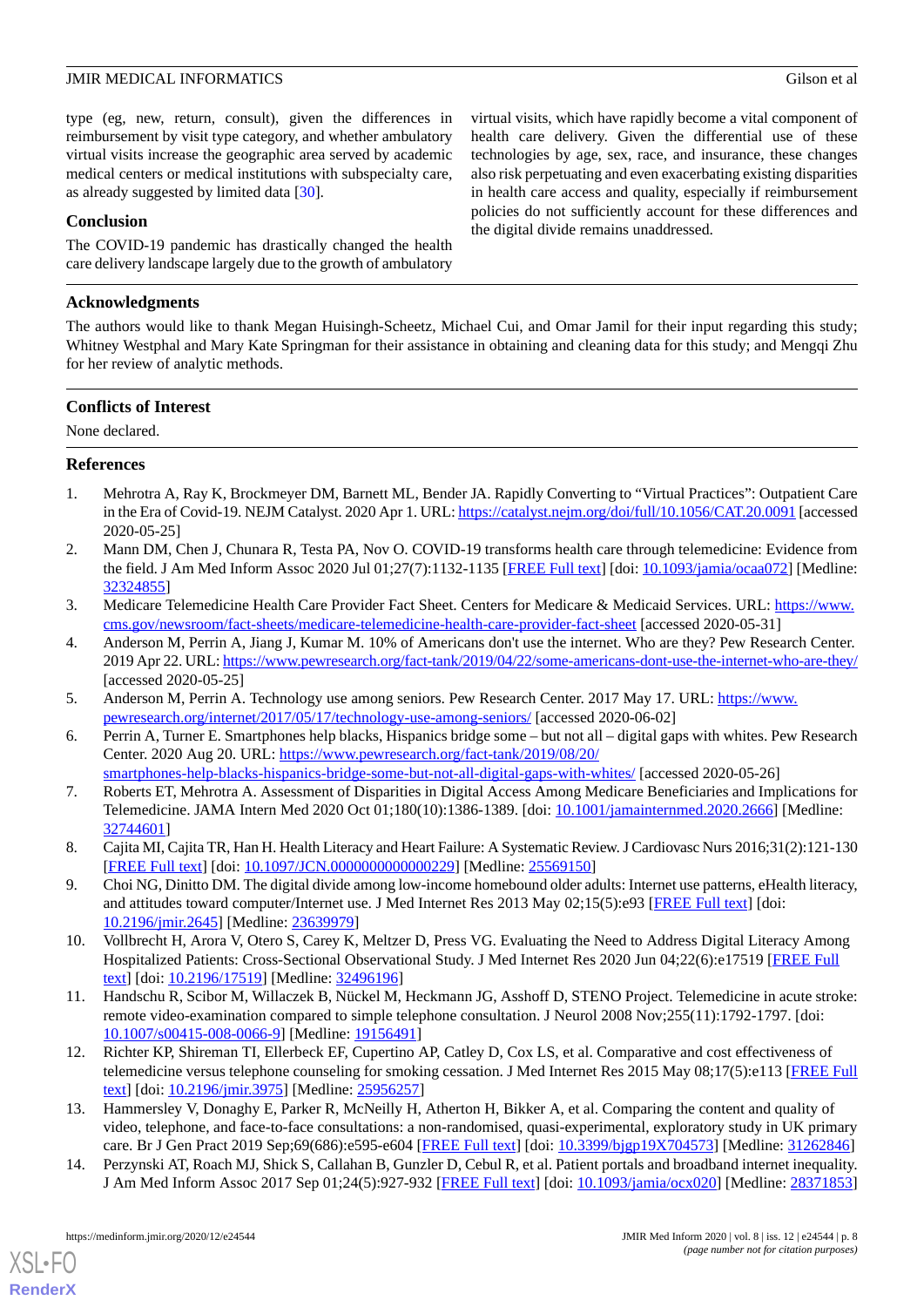- <span id="page-8-0"></span>15. Ganguli I, Orav EJ, Lupo C, Metlay JP, Sequist TD. Patient and Visit Characteristics Associated With Use of Direct Scheduling in Primary Care Practices. JAMA Netw Open 2020 Aug 03;3(8):e209637 [[FREE Full text](https://jamanetwork.com/journals/jamanetworkopen/fullarticle/10.1001/jamanetworkopen.2020.9637)] [doi: [10.1001/jamanetworkopen.2020.9637](http://dx.doi.org/10.1001/jamanetworkopen.2020.9637)] [Medline: [32852551](http://www.ncbi.nlm.nih.gov/entrez/query.fcgi?cmd=Retrieve&db=PubMed&list_uids=32852551&dopt=Abstract)]
- 16. Reed ME, Huang J, Graetz I, Lee C, Muelly E, Kennedy C, et al. Patient Characteristics Associated With Choosing a Telemedicine Visit vs Office Visit With the Same Primary Care Clinicians. JAMA Netw Open 2020 Jun 01;3(6):e205873 [[FREE Full text](https://jamanetwork.com/journals/jamanetworkopen/fullarticle/10.1001/jamanetworkopen.2020.5873)] [doi: [10.1001/jamanetworkopen.2020.5873](http://dx.doi.org/10.1001/jamanetworkopen.2020.5873)] [Medline: [32585018\]](http://www.ncbi.nlm.nih.gov/entrez/query.fcgi?cmd=Retrieve&db=PubMed&list_uids=32585018&dopt=Abstract)
- <span id="page-8-1"></span>17. Walker DM, Hefner JL, Fareed N, Huerta TR, McAlearney AS. Exploring the Digital Divide: Age and Race Disparities in Use of an Inpatient Portal. Telemed J E Health 2020 May;26(5):603-613. [doi: [10.1089/tmj.2019.0065\]](http://dx.doi.org/10.1089/tmj.2019.0065) [Medline: [31313977](http://www.ncbi.nlm.nih.gov/entrez/query.fcgi?cmd=Retrieve&db=PubMed&list_uids=31313977&dopt=Abstract)]
- <span id="page-8-2"></span>18. Ackerman SL, Sarkar U, Tieu L, Handley MA, Schillinger D, Hahn K, et al. Meaningful use in the safety net: a rapid ethnography of patient portal implementation at five community health centers in California. J Am Med Inform Assoc 2017 Sep 01;24(5):903-912 [\[FREE Full text\]](http://europepmc.org/abstract/MED/28340229) [doi: [10.1093/jamia/ocx015\]](http://dx.doi.org/10.1093/jamia/ocx015) [Medline: [28340229\]](http://www.ncbi.nlm.nih.gov/entrez/query.fcgi?cmd=Retrieve&db=PubMed&list_uids=28340229&dopt=Abstract)
- <span id="page-8-3"></span>19. Heitkemper EM, Mamykina L, Travers J, Smaldone A. Do health information technology self-management interventions improve glycemic control in medically underserved adults with diabetes? A systematic review and meta-analysis. J Am Med Inform Assoc 2017 Sep 01;24(5):1024-1035 [[FREE Full text](http://europepmc.org/abstract/MED/28379397)] [doi: [10.1093/jamia/ocx025](http://dx.doi.org/10.1093/jamia/ocx025)] [Medline: [28379397](http://www.ncbi.nlm.nih.gov/entrez/query.fcgi?cmd=Retrieve&db=PubMed&list_uids=28379397&dopt=Abstract)]
- <span id="page-8-4"></span>20. Hong Y, Lawrence J, Williams D, Mainous I. Population-Level Interest and Telehealth Capacity of US Hospitals in Response to COVID-19: Cross-Sectional Analysis of Google Search and National Hospital Survey Data. JMIR Public Health Surveill 2020 Apr 07;6(2):e18961 [[FREE Full text\]](https://publichealth.jmir.org/2020/2/e18961/) [doi: [10.2196/18961](http://dx.doi.org/10.2196/18961)] [Medline: [32250963](http://www.ncbi.nlm.nih.gov/entrez/query.fcgi?cmd=Retrieve&db=PubMed&list_uids=32250963&dopt=Abstract)]
- 21. Jaffe DH, Lee L, Huynh S, Haskell TP. Health Inequalities in the Use of Telehealth in the United States in the Lens of COVID-19. Popul Health Manag 2020 Oct 01;23(5):368-377. [doi: [10.1089/pop.2020.0186\]](http://dx.doi.org/10.1089/pop.2020.0186) [Medline: [32816644\]](http://www.ncbi.nlm.nih.gov/entrez/query.fcgi?cmd=Retrieve&db=PubMed&list_uids=32816644&dopt=Abstract)
- <span id="page-8-5"></span>22. Nouri S, Khoong EC, Lyles CR, Karliner L. Addressing Equity in Telemedicine for Chronic Disease Management During the Covid-19 Pandemic. NEJM Catalyst. 2020 May 4. URL: <https://catalyst.nejm.org/doi/full/10.1056/CAT.20.0123> [accessed 2020-11-03]
- <span id="page-8-6"></span>23. Thronson LR, Jackson SL, Chew LD. The Pandemic of Health Care Inequity. JAMA Netw Open 2020 Oct 01;3(10):e2021767 [[FREE Full text](https://jamanetwork.com/journals/jamanetworkopen/fullarticle/10.1001/jamanetworkopen.2020.21767)] [doi: [10.1001/jamanetworkopen.2020.21767](http://dx.doi.org/10.1001/jamanetworkopen.2020.21767)] [Medline: [33006616\]](http://www.ncbi.nlm.nih.gov/entrez/query.fcgi?cmd=Retrieve&db=PubMed&list_uids=33006616&dopt=Abstract)
- <span id="page-8-7"></span>24. Lam K, Lu AD, Shi Y, Covinsky KE. Assessing Telemedicine Unreadiness Among Older Adults in the United States During the COVID-19 Pandemic. JAMA Intern Med 2020 Oct 01;180(10):1389-1391. [doi: [10.1001/jamainternmed.2020.2671\]](http://dx.doi.org/10.1001/jamainternmed.2020.2671) [Medline: [32744593\]](http://www.ncbi.nlm.nih.gov/entrez/query.fcgi?cmd=Retrieve&db=PubMed&list_uids=32744593&dopt=Abstract)
- <span id="page-8-9"></span><span id="page-8-8"></span>25. Frederiksen B, Gomez I, Salganicoff A, Ranji U. Coronavirus: A Look at Gender Differences in Awareness and Actions. Kaiser Family Foundation. 2020 Mar 20. URL: [https://www.kff.org/coronavirus-covid-19/issue-brief/coronavirus](https://www.kff.org/coronavirus-covid-19/issue-brief/coronavirus-a-look-at-gender-differences-in-awareness-and-actions/)[a-look-at-gender-differences-in-awareness-and-actions/](https://www.kff.org/coronavirus-covid-19/issue-brief/coronavirus-a-look-at-gender-differences-in-awareness-and-actions/) [accessed 2020-07-27]
- <span id="page-8-10"></span>26. Ramsetty A, Adams C. Impact of the digital divide in the age of COVID-19. J Am Med Inform Assoc 2020 Jul 01;27(7):1147-1148 [[FREE Full text](http://europepmc.org/abstract/MED/32343813)] [doi: [10.1093/jamia/ocaa078](http://dx.doi.org/10.1093/jamia/ocaa078)] [Medline: [32343813\]](http://www.ncbi.nlm.nih.gov/entrez/query.fcgi?cmd=Retrieve&db=PubMed&list_uids=32343813&dopt=Abstract)
- <span id="page-8-11"></span>27. Polinski JM, Barker T, Gagliano N, Sussman A, Brennan TA, Shrank WH. Patients' Satisfaction with and Preference for Telehealth Visits. J Gen Intern Med 2016 Mar;31(3):269-275 [\[FREE Full text](http://europepmc.org/abstract/MED/26269131)] [doi: [10.1007/s11606-015-3489-x](http://dx.doi.org/10.1007/s11606-015-3489-x)] [Medline: [26269131](http://www.ncbi.nlm.nih.gov/entrez/query.fcgi?cmd=Retrieve&db=PubMed&list_uids=26269131&dopt=Abstract)]
- <span id="page-8-12"></span>28. Donelan K, Barreto E, Sossong S, Michael C, Estrada JJ, Cohen AB, et al. Patient and clinician experiences with telehealth for patient follow-up care. Am J Manag Care 2019 Jan;25(1):40-44. [Medline: [30667610\]](http://www.ncbi.nlm.nih.gov/entrez/query.fcgi?cmd=Retrieve&db=PubMed&list_uids=30667610&dopt=Abstract)
- 29. Vision 2025: Advancing the Forefront. UChicago Medicine. URL: <https://tinyurl.com/y2z5wpw6> [accessed 2020-06-02]
- 30. Ray KN, Mehrotra A, Yabes JG, Kahn JM. Telemedicine and Outpatient Subspecialty Visits Among Pediatric Medicaid Beneficiaries. Acad Pediatr 2020 Jul 08;20(5):642-651 [[FREE Full text\]](http://europepmc.org/abstract/MED/32278078) [doi: [10.1016/j.acap.2020.03.014\]](http://dx.doi.org/10.1016/j.acap.2020.03.014) [Medline: [32278078](http://www.ncbi.nlm.nih.gov/entrez/query.fcgi?cmd=Retrieve&db=PubMed&list_uids=32278078&dopt=Abstract)]

# **Abbreviations**

**CMS:** Centers for Medicare & Medicaid Services **HIPAA:** Health Insurance Portability and Accountability Act **OR:** odds ratio **UCMC:** University of Chicago Medical Center